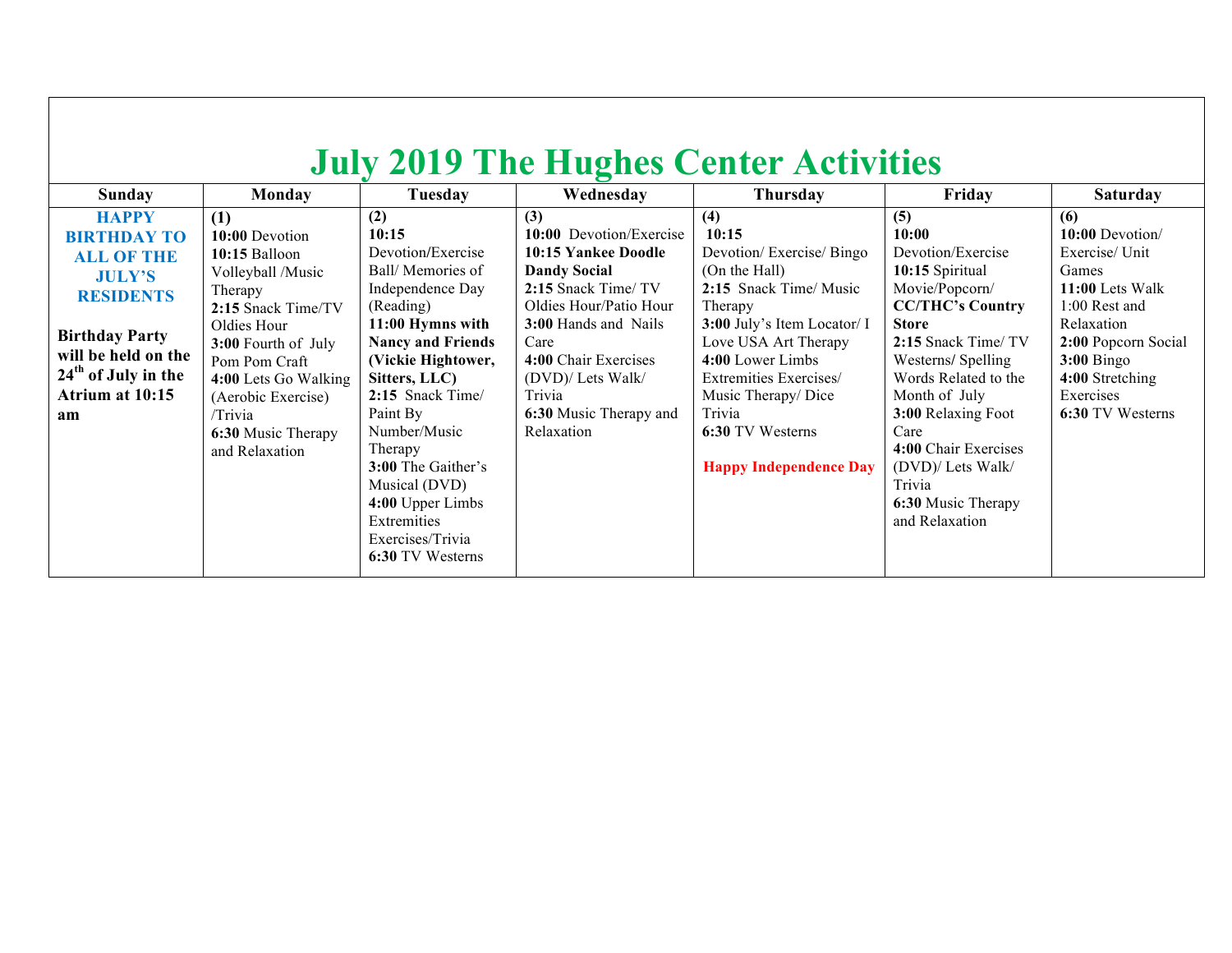| (7)<br>10:00 TV Church<br>10:30 Family<br>Worship Service<br>(Atrium)<br>11:00 Lg. Group:<br>Flexibility Exercises/<br><b>Current Events</b><br>2:00 Movie and<br>Popcorn<br>3:00 Unit Games<br>4:00 Aerobic<br>Exercises<br>6:00 TV News  | (8)<br>9:00 Resident's<br><b>Fishing Trip</b><br>10:00<br>Devotion/Exercise/<br><b>Creative Activities</b><br>Day On the Hall<br>2:00 Cooking with<br>Mrs. Cathi<br>3:00 Balloon<br>Volleyball and Music<br>Therapy<br>4:00 Lets Walk<br>(Aerobic Exercise)<br>6:30 Music Therapy<br>and Relaxation | (9)<br>10:15<br>Devotion/Exercise<br>Ball/Dear Abby/The<br>Monthly Gazette<br>11:00 Hymns with<br><b>Nancy and Friends</b><br>(Vickie Hightower,<br>Sitters, LLC)<br>2:15 Snack Time/<br>Hand Massage<br>Therapy<br>3:00 Worship<br>Service/Book of<br>Genesis Chapter 22<br><b>Bible Discussion</b><br>4:00 Upper Limbs<br>Extremities<br>Exercises/Music<br>Therapy/Trivia<br>6:30 TV Westerns | (10)<br>9:45 Devotion<br>10:00 Master's<br><b>Gardener Program</b><br>10:30 Chair Exercise<br>(DVD)<br>2:15 Snack Time/24<br>Jigsaw Puzzles/TV<br>Oldies Hour<br>3:00 Kick Ball/ Ball<br>Toss/ Sing Along<br>4:00 Chair Exercises<br>(DVD)/ Lets Walk/<br>Trivia<br>6:30 Music Therapy and<br>Relaxation | (11)<br>10:00 Devotion/Exercise<br>10:30 Resident of the<br><b>Month Celebration</b><br>11:00-11:30 Pet Therapy<br>with Bella<br>2:15 Snack Time/ Music<br>Therapy<br>3:00 Hands and Nails Care<br>(Kathy Briner-<br><b>Compassus Hospice and</b><br><b>Pallative Care)</b><br>4:00 Lower Limbs<br>Extremities Exercises/<br>Music Therapy<br>6:30 TV Westerns | (12)<br>9:45 Devotion/Exercise<br>10:00 Scenic Ride<br>2:15 Snack Time/ TV<br>Oldies Hour<br>3:00 Relaxing Foot<br>Care<br>4:00 Lets Walk<br>(Aerobic Exercise)/<br>Trivia<br>6:30 Music Therapy<br>and Relaxation                                                                                          | (13)<br>10:00 Devotion/<br>Exercise/ Unit<br>Games<br>11:00 Lets Walk<br>1:00 Rest and<br>Relaxation<br>2:00 Popcorn Social<br>3:00 Reminiscence<br>Activity<br>4:00 Stretching<br>Exercises<br>6:30 TV Westerns |
|--------------------------------------------------------------------------------------------------------------------------------------------------------------------------------------------------------------------------------------------|-----------------------------------------------------------------------------------------------------------------------------------------------------------------------------------------------------------------------------------------------------------------------------------------------------|--------------------------------------------------------------------------------------------------------------------------------------------------------------------------------------------------------------------------------------------------------------------------------------------------------------------------------------------------------------------------------------------------|----------------------------------------------------------------------------------------------------------------------------------------------------------------------------------------------------------------------------------------------------------------------------------------------------------|----------------------------------------------------------------------------------------------------------------------------------------------------------------------------------------------------------------------------------------------------------------------------------------------------------------------------------------------------------------|-------------------------------------------------------------------------------------------------------------------------------------------------------------------------------------------------------------------------------------------------------------------------------------------------------------|------------------------------------------------------------------------------------------------------------------------------------------------------------------------------------------------------------------|
| (14)<br>10:00 TV Church<br>10:30 Family<br>Worship Service<br>(Atrium)<br>11:00 Lg. Group:<br>Flexibility Exercises/<br><b>Current Events</b><br>2:00 Movie and<br>Popcorn<br>3:00 Unit Games<br>4:00 Aerobic<br>Exercises<br>6:00 TV News | (15)<br>10:00 Devotion/<br>Exercise<br>10:15 Picture Painting<br>2:00 Garden Party<br>with Mrs. Sue Berry<br>3:00 Patio Hour/<br>Socialization<br>4:00 Lets Walk<br>(Aerobic Exercise)<br><b>6:30 Music Therapy</b><br>and Relaxation                                                               | (16)<br>10:15 Devotion/<br>Exercise Ball/July's<br>Cross Off the Word<br>11:00 Hymns with<br><b>Nancy and Friends</b><br>2:15 Snack Time/<br>Paint By Number/<br>Music Therapy<br>3:00 The Gaither's<br>Musical (DVD)<br>4:00 Upper Limbs<br>Extremities<br>Exercises/Music<br>Therapy/Trivia<br>6:30 TV Westerns                                                                                | (17)<br>10:00 Devotion/Exercise<br>$10:15$ July's Bingo<br>2:15 Snack Time/ Patio<br>Hour/Easy Does It Trivia<br>3:00 Fun Fitness with<br><b>Terry</b><br>4:00 Lets Walk (Aerobic<br>Exercise)<br>6:30 Music Therapy and<br>Relaxation                                                                   | (18)<br><b>Destination Station</b><br>10:15 Devotion/<br>Exercise/Which Word is<br>Spelled Correctly/ Shooting<br>the Moon Reading/ Lets Go<br>Walking<br>2:15 Snack Time/ Word<br>Search Puzzle/Music<br>Therapy<br>3:00 Hand and Nail Care<br>4:00 Lower Limbs<br>Extremities Exercises/<br>Music Therapy<br>6:30 TV Westerns                                | (19)<br>10:00<br>Devotion/Exercise<br>10:15 The Quilting<br><b>Club</b> (Lindsey<br><b>Leggett, Kindred</b><br>Hospice)<br>2:15 Snack Time/TV<br>Westerns/ Art Therapy<br>3:00 Relaxing Foot<br>Care<br>4:00 Lower Limbs<br>Extremities Exercises/<br>Music Therapy<br>6:30 Music Therapy<br>and Relaxation | (20)<br>10:00 Devotion/<br>Exercise/ Unit<br>Games<br>11:00 Lets Walk<br>1:00 Rest and<br>Relaxation<br>2:00 Popcorn Social<br>$3:00$ Bingo<br>4:00 Stretching<br>Exercises<br>6:30 TV Westerns                  |